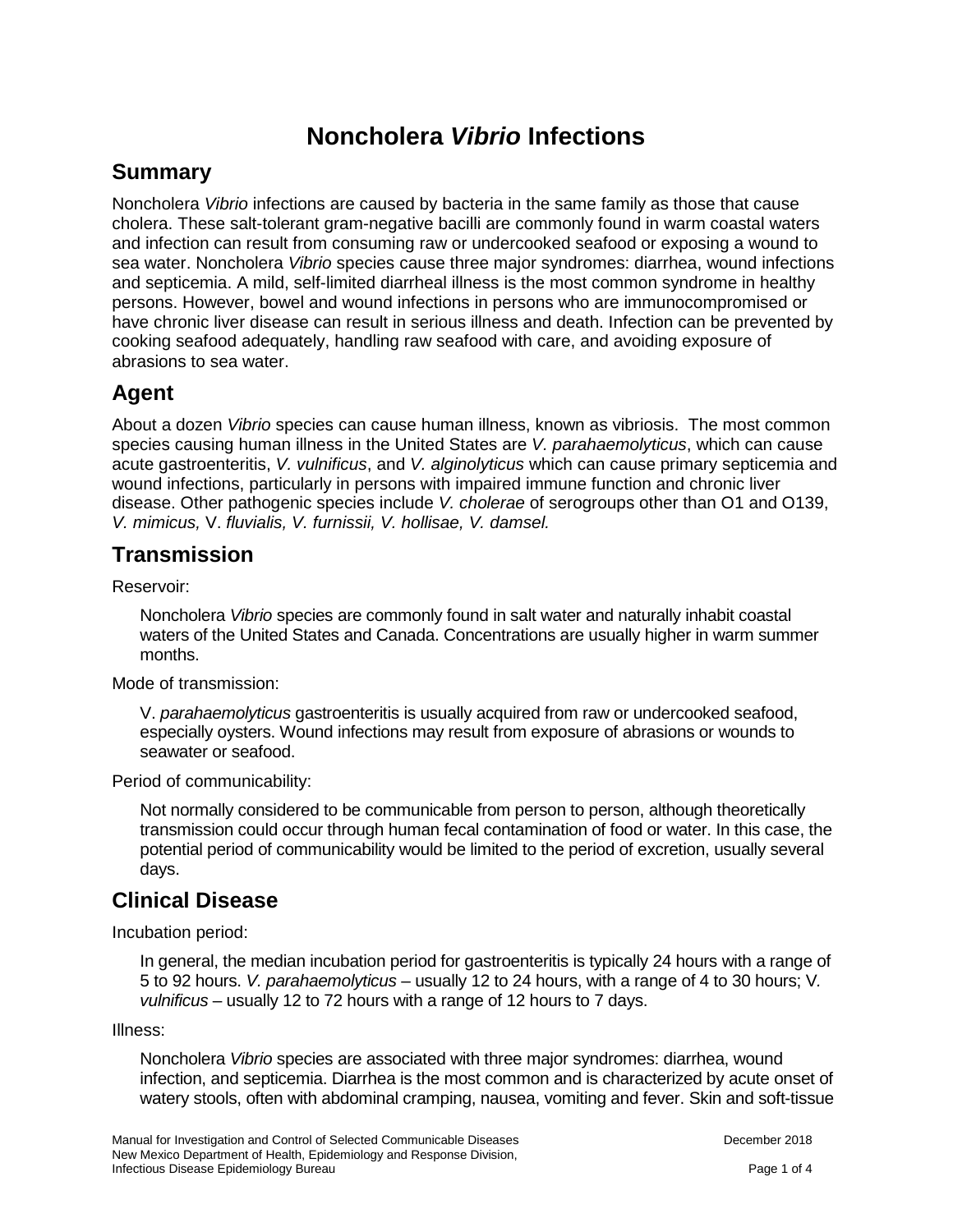infections can develop in contaminated wounds. Persons with impaired immune function or chronic liver disease are susceptible to septicemia from bowel or skin infections, often resulting in shock, bullous or necrotic skin lesions, and death. Wound Infections caused by *V. vulnificus* may start as redness and swelling at the site of the wound that can then progress to affect the whole body. *V. vulnificus* typically causes a severe and life-threatening illness characterized by fever and chills, decreased blood pressure and blood tinged blistering skin lesions.

Most people with mild illness typically recover after about 3 days and suffer no long-term consequences.

## **Laboratory Diagnosis**

Noncholera *Vibrio* species can be isolated from stool, blood, or wound exudate cultures. The laboratory should be notified when *Vibrio* infection is suspected, since appropriate media is not used routinely by most clinical laboratories. All noncholera *Vibrio* isolates should be submitted to New Mexico Department of Health Scientific Laboratory Division for confirmation.

## **Treatment**

Most episodes of diarrhea caused by noncholera *Vibrio* species are mild and self-limited and do not require treatment other than oral rehydration. Antimicrobial therapy may benefit those with severe diarrhea, wound infection or septicemia.

## **Surveillance**

Case Definition:

*Laboratory criteria* – Isolation of noncholera *Vibrio* from a clinical specimen.

*Confirmed* – A case that is laboratory confirmed.

*Probable* – A clinically compatible case that is epidemiologically linked to a confirmed case.

Reporting:

Report all suspected or confirmed cases of noncholera *Vibrio* infection to the Epidemiology and Response Division (ERD) at 505-827-0006. Information needed includes: patient's name, age, sex, race, ethnicity, home address, home phone number, occupation, and health care provider.

Laboratory confirmed cases should also be reported to the New Mexico Environment Department Shellfish Specialist at 505-222-9515, who will coordinate all environmental investigation and traceback activities with the appropriate local, state, tribal and federal regulatory agencies.

Case Investigation:

Complete the CDC Cholera and Other Vibrio Illness Surveillance (COVIS) report form and mail to the Epidemiology and Response Division P.O. Box 26110, Santa Fe, New Mexico 87502- 6110, or fax to 505-827-0013. Investigation information should also be entered in NM-EDSS per established procedures.

## **Control Measures**

- 1. Case management
	- 1.1. Isolation:

1.1.a Exclude symptomatic persons from food handling and direct care of infants, elderly, immunocompromised, and hospitalized or institutionalized patients.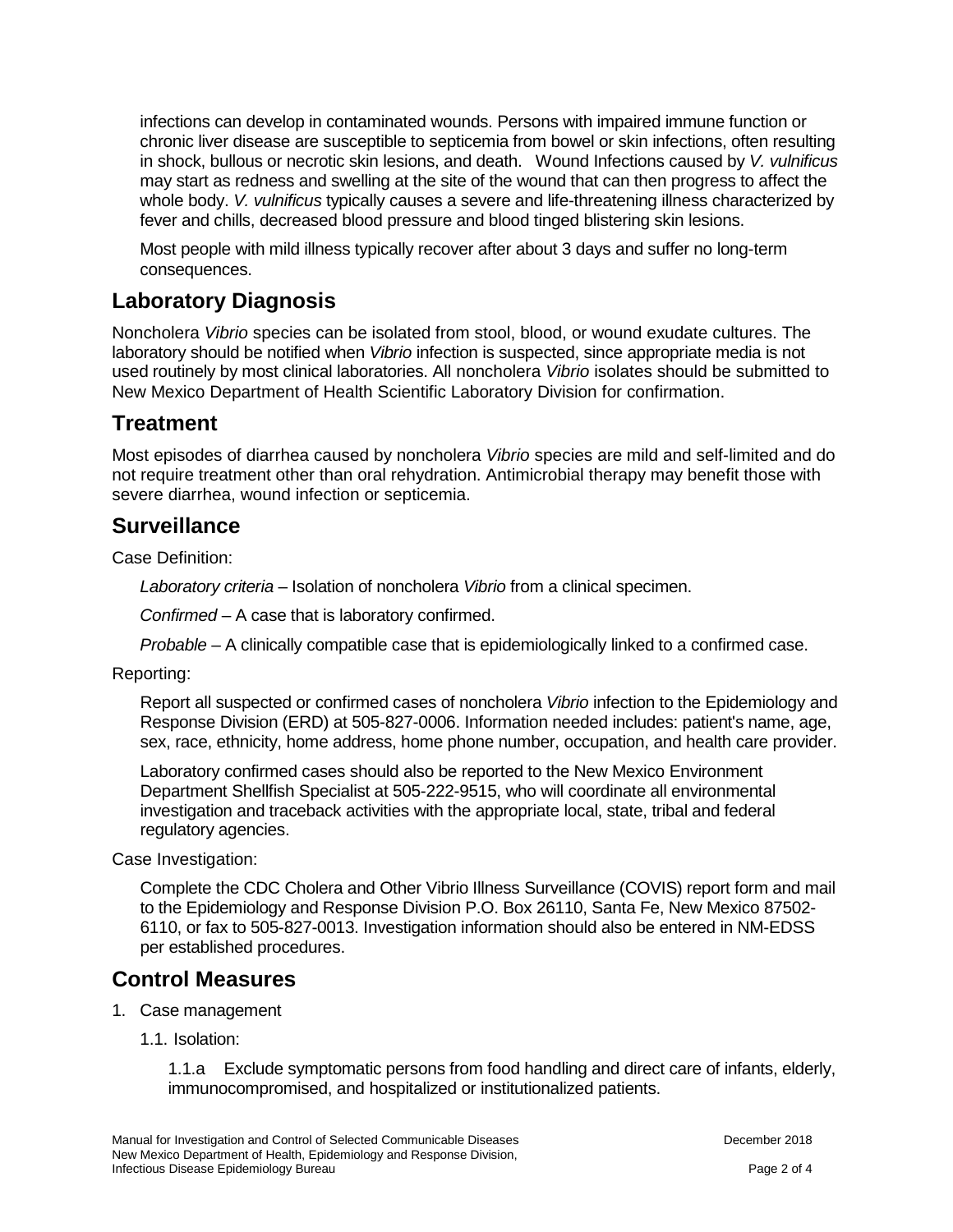- 1.1.b For hospitalized patients, standard precautions should be used.
- 1.1.c For diapered or incontinent children, contact precautions should be used.
- 1.2. Prophylaxis: Not applicable.
- 2. Contact management
	- 2.1. Isolation: None required.
	- 2.2. Prophylaxis: Not applicable.
- 3. Prevention
	- 3.1. Seafood should be cooked adequately, and raw seafood should be handled with care. Children and persons with impaired immune function or chronic liver disease should not eat raw seafood, especially raw oysters or clams.
	- 3.2. Uncooked mollusks and crustaceans should be handled with care, cross contamination of cooked seafood through contact with preparation surfaces or containers should be avoided.
	- 3.3. Abrasions occurring while in contact with saltwater should be rinsed with clean fresh water as soon as possible.
	- 3.4. Immunization: Not applicable.

## **Management of noncholera** *Vibrio* **infections in Child Care Centers**

- 1. Outbreaks of noncholera *Vibrio* infections in child care centers have not been documented.
- 2. Management of isolated cases
	- 2.1.When a case of noncholera *Vibrio* infection occurs among a child care center attendee, that child should be excluded until s/he is asymptomatic, and the stools are formed. Asymptomatic children may return to child care without follow-up stool cultures.
	- 2.2.When a case of noncholera *Vibrio* infection occurs among a child care center staff member, that person should be excluded from their work duties until they are asymptomatic as defined above.
	- 2.3. A case of noncholera *Vibrio* infection in a child care facility should prompt the search for other cases among children and staff members of the facility, as well as household members or other close contacts of the index case. Stool cultures should be obtained on other symptomatic persons.
	- 2.4. The child care center should review its infection control protocols with staff, and emphasize the following:
		- In addition to standard precautions, contact precautions are recommended for diapered or incontinent children. Frequent hand washing routines for staff and children should be implemented.
		- Frequently mouthed objects should be cleaned and sanitized daily. Items should be washed with dishwashing detergent and water, then rinsed in freshly prepared (daily) household bleach solution (dilute 1 cup bleach in 9 cups of water.)
		- Food handling and diaper changing areas should be physically separated and cleaned daily.